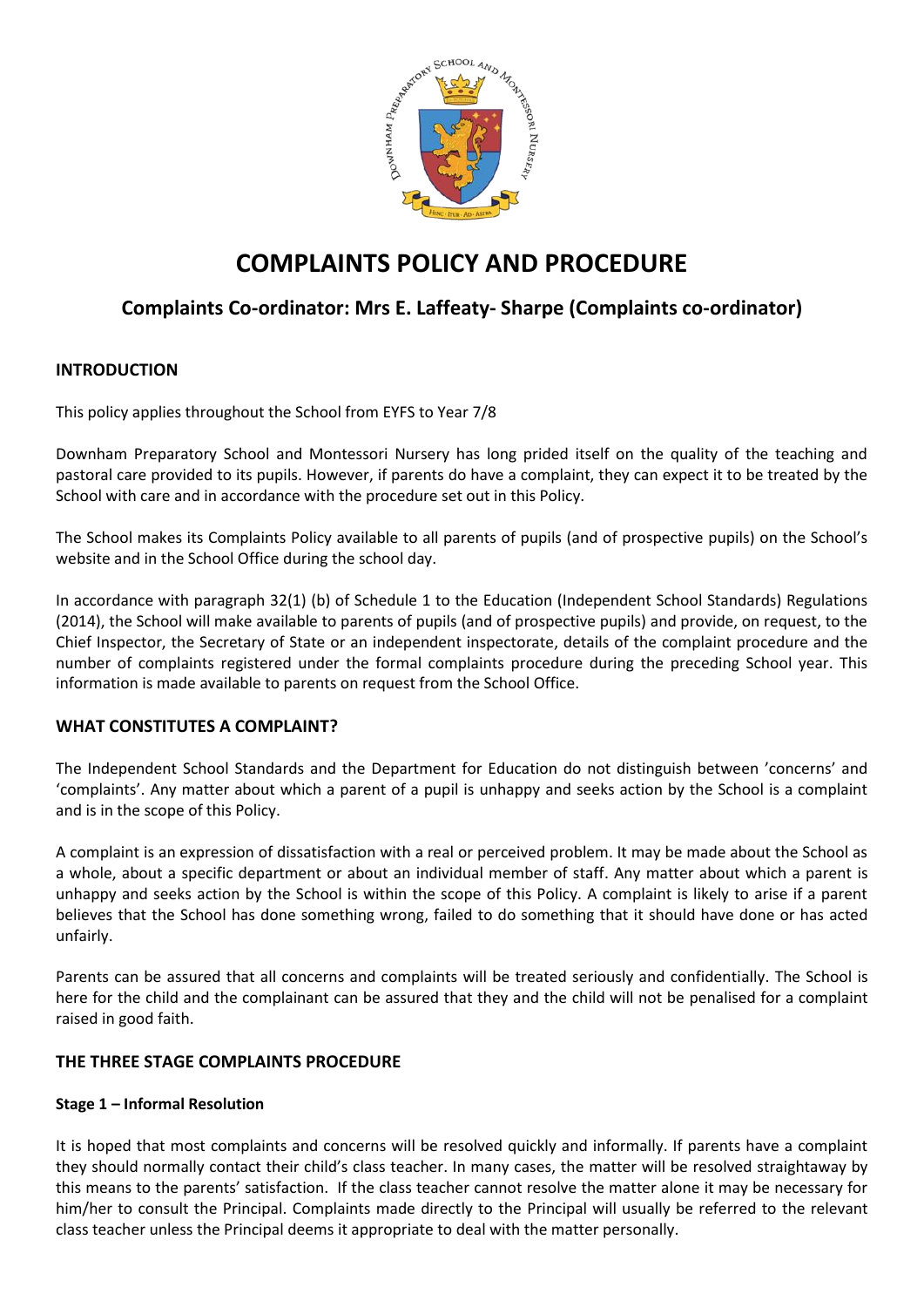The class teacher will make a written record of all concerns and complaints and the date on which they were received. A copy of which will be given to the Principal (Complaints Co-ordinator) and placed in a central record of complaints held in the Principals Study. Should the matter not be resolved within 7 days or in the event that the class teacher and the parents fail to reach a satisfactory resolution then parents will be advised that they may proceed with their complaint in accordance with Stage 2 of this procedure. If, however, the complaint is against the Principal, parents should make their complaint directly to the Deputy Head.

#### **Stage 2 - Formal Resolution**

If the complaint cannot be resolved on an informal basis then the parents should put their complaint in writing to the Principal. Although all formal complaints made at this stage must be made in writing using the **Complaints Recording Form** (see Appendix A). This does not mean that the formal stage is automatically triggered whenever a concern is expressed in writing, for example by email at Stage 1 (Preliminary Stage). The Principal will decide, after considering the complaint, the appropriate course of action to take. In most cases, the Principal will meet the parents concerned, normally within 7 days of receiving the complaint, to discuss the matter. If possible, a resolution will be reached at this stage. It may be necessary for the Principal to carry out further investigations.

The Principal will keep written records of all meetings and interviews held in relation to the complaint and will file them in the Complaints Record folder held in the Principal's Study. Once the Principal is satisfied that, so far as is practicable, all of the relevant facts have been established, the parents will be informed of the decision in writing using the **Stage 2 Closure Letter** (see Appendix B). The Principal will give reasons for the decision.

If the complaint is against the Principal, the Deputy Head will call for a full report from the Principal and for all the relevant documents. The Deputy Head may also call for a briefing from members of staff, and will in most cases, speak to or meet with the parents to discuss the matter further. Once the Deputy Head is satisfied that, so far as is practicable, all of the relevant facts have been established, the parents will be informed of the decision in writing using the **Stage 2 Closure Letter** (see Appendix B). The Deputy Head will give reasons for the decision. If parents are still not satisfied with the decision, they will be advised that they may proceed to Stage 3 of this procedure. The Principal will record whether the complaint was resolved at the Formal Resolution stage or whether it proceeded to Stage 3 of this procedure. The record will be filed in shared SMT/Complaints folder.

#### **Stage 3 - Independent Panel Hearing**

If parents seek to invoke Stage 3 (following a failure to reach and earlier resolution) they will be referred to the convenor who has been appointed by the Principal and to call hearings of the Complaints Panel. The matter will then be referred to the Complaints Panel for consideration. The Panel will consist of four independent persons not directly involved in the matters detailed in the complaint – one member will be the Principal (Complaints Co-Ordinator). Independent Members of the Panel will complete an **ANNUAL DECLARATION OF INTERESTS** (see Appendix D). Our Independent Panel of four consists of

- o Dr P Halliwell (local GP)
- o . (wishes to remain anonymous online ask Senior Management for details.
- o Mr Roger Hobbs an experienced, retired Police Constable from Norfolk Constabulary.
- o Mrs Elizabeth Laffeaty -Sharpe **(Principal – Complaints Co-Ordinator)**

The convenor, on behalf of the Panel, will then acknowledge the complaint and schedule a hearing to take place as soon as practicable and normally within 14 days. If the Panel deems it necessary, it may require that further particulars of the complaint or any related matter be supplied in advance of the hearing. Copies of such particulars shall be supplied to all parties normally not later than 7 days prior to the hearing. The parents may attend the hearing and be accompanied to the hearing by one other person if they wish. This may be a relative, teacher or friend. Legal representation will not normally be appropriate. If possible, the Panel will resolve the parents' complaint without the need for further investigation. Where further investigation is required, the Panel will decide how it should be carried out. After due consideration of all facts they consider relevant, the Panel will make findings and may make recommendations. The Panel will write to the parents informing them of its decision and the reasons for it, normally within seven days of the hearing using the **MODEL CLOSURE LETTER FOR FORMAL STAGE 3 COMPLAINT – INDEPENDENT PANEL** (see Appendix C). The decision of the Panel will be final. A copy of the Panel's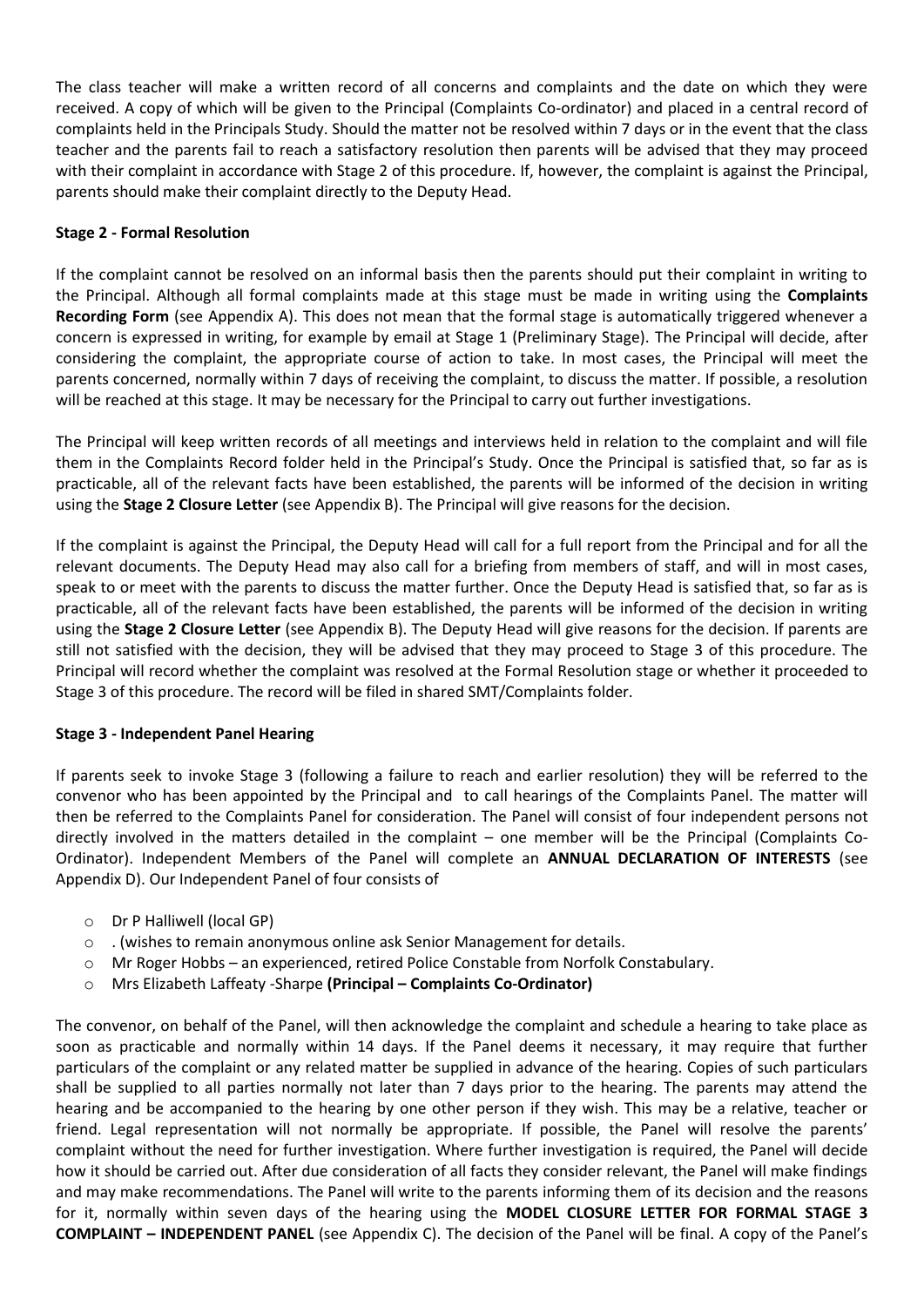findings and recommendations (if any) will be sent by electronic mail or otherwise given to the parents, and, where relevant, the person complained about and will be made available for inspection on the School premises by the Principal and the Head.

### **TIMEFRAME FOR DEALING WITH COMPLAINTS**

All complaints will be handled seriously and sensitively. They will be acknowledged within five working days if received during term time and as soon as practicable during holiday period. It is in everyone's interest to resolve a complaint as speedily as possible: the School's target is to complete the first two stages of the procedure within 28 days if the complaint is lodged during term-time and as soon as practicable during holiday periods.

Stage 3, the appeal Panel Hearing will be completed within a further 28 days, if the appeal is lodged during termtime and as soon as practicable during holiday periods.

#### **RECORDING COMPLAINTS**

Following resolution of a complaint, the School will keep a written record of all complaints and whether they are resolved at the preliminary stage or proceed to a panel hearing and the action taken by the School as a result of these complaints regardless of whether they are upheld. The Principal will be the Complaints Co-Ordinator and a Central Record will be kept in school in the Principal's Study.

Reviewed: April 2021

Next Review Date: April 2022

: 29. Leffen of Snavye .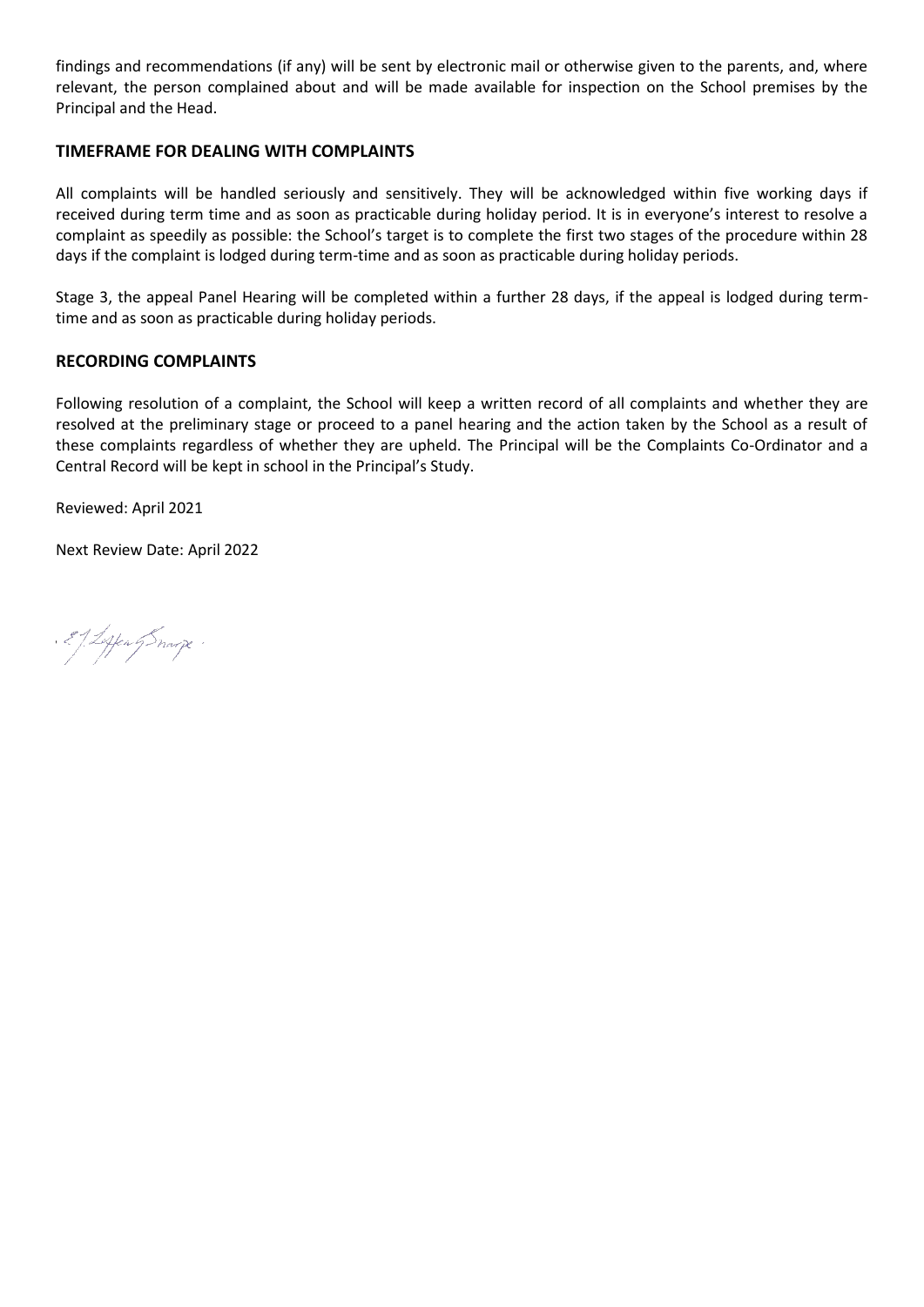

# **Complaints Recording Form**

| <b>Name</b>              |  |
|--------------------------|--|
| <b>Address</b>           |  |
|                          |  |
| Postcode                 |  |
| Daytime telephone number |  |
| Evening telephone number |  |

If applicable, name of child(*ren*) and year at school

| Your relationship to the school, e.g. parent, carer, neighbour, member of the public, pupil: |
|----------------------------------------------------------------------------------------------|
|                                                                                              |
|                                                                                              |

**Please give details of your complaint:**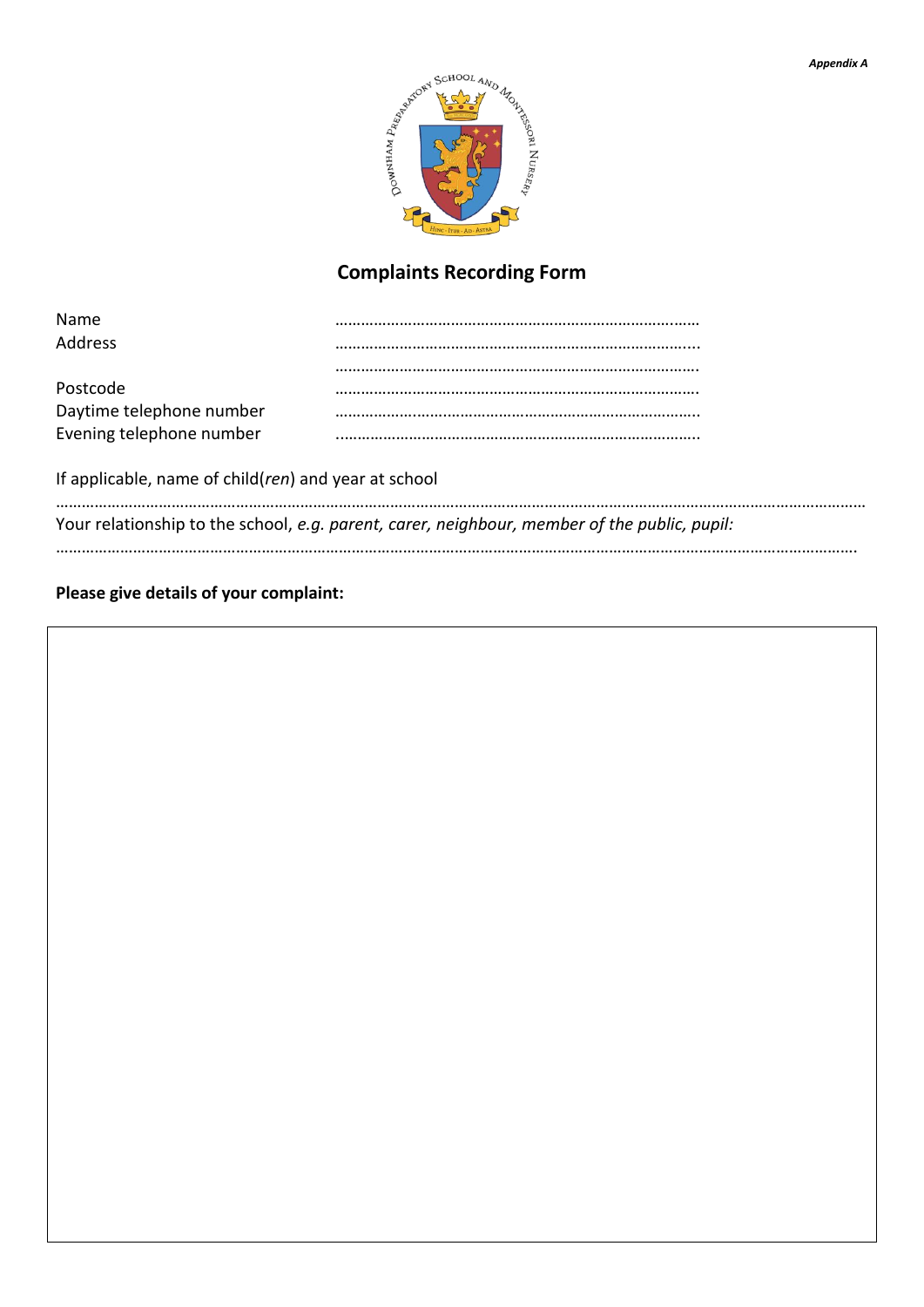**What action, if any, have you already taken to try and resolve your complaint? Who did you speak to, when and what was the response?**

# **What actions do you feel might resolve the problem at this stage?**

| <b>Signature</b> |  |
|------------------|--|
| Date             |  |

# **Official Use:**

| Date of acknowledgment |  |
|------------------------|--|
| By whom                |  |
| Complaint referred to  |  |
| Date                   |  |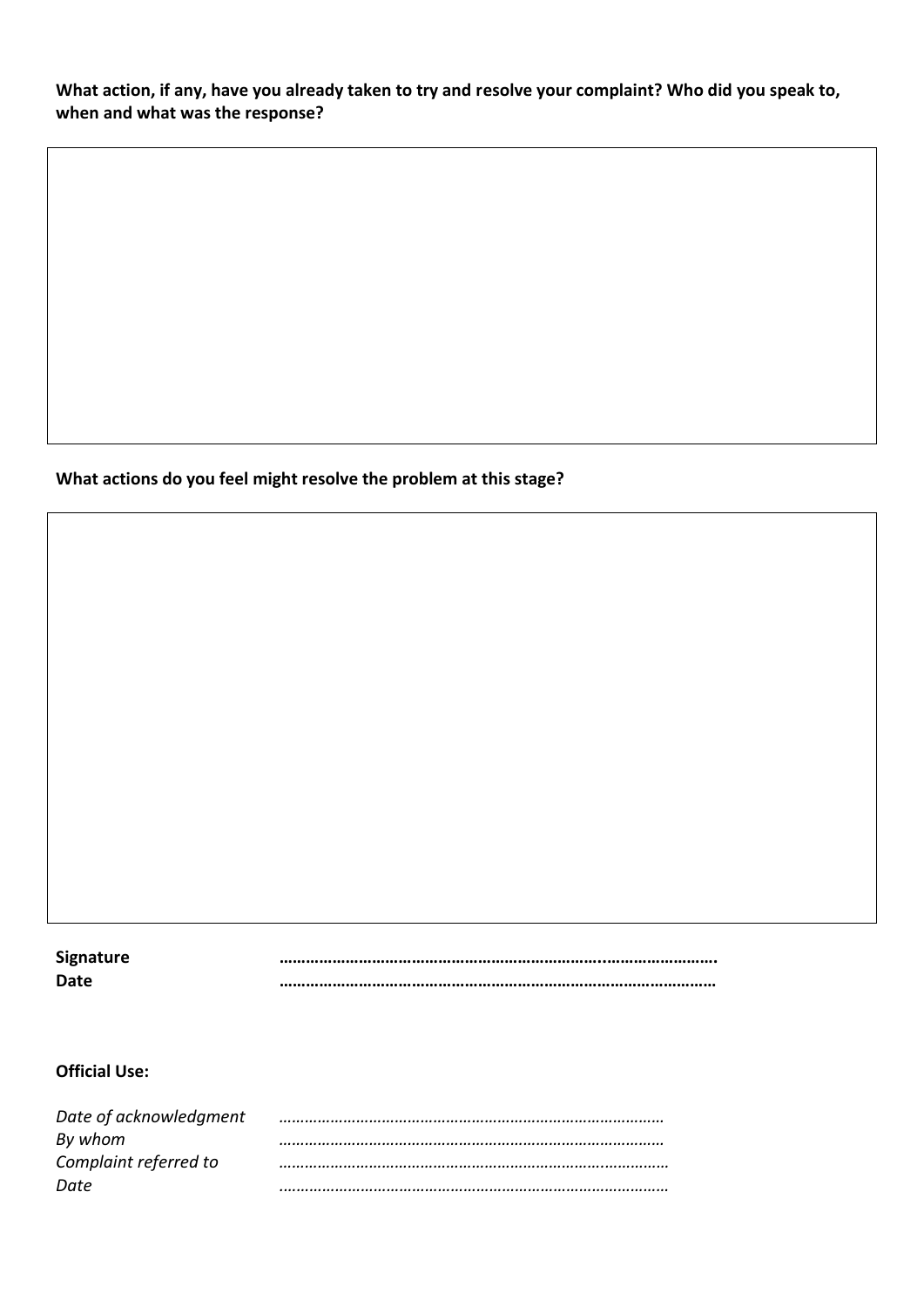

# **MODEL CLOSURE LETTER FOR FORMAL STAGE 2 COMPLAINT – HEAD TEACHER**

Dear Mr and Mrs X,

#### **FORMAL STAGE 2 COMPLAINT ABOUT Y/SCHOOL Z**

Thank you for your letter dated …….

From your letter(s) it is clear that you are still unhappy with the situation. As a result I have decided to have the matter investigated as part of formal stage one of the school's complaints procedures.

You complain that :

*summary of complaint to be stated. State each point separately.*

I have completed my investigation and can offer the following response(s) on each of the points you have raised.

*1. Concerning your complaint that ….*

*2. Concerning your complaint that ….*

It is important that you are clear about what action the school has taken at each stage of the process so far:

If Informal stage then …

*State what action was taken in response and the outcome of this.*

If Formal stage one …

*State what investigative action was taken in response and the outcome of this, including any remedial action to be taken if complaint is upheld.*

I hope this response answers your concerns. Please let me know if you wish me to clarify any points.

In the meantime, if you are still not satisfied with my reply, there is a further stage of the complaints procedure that you can follow. This formal stage two is a review by an independent panel that will look at the way in which your complaint has been dealt with. The panel will not, however, rehear the whole case.

To go to the next formal stage two, you should write to the Chair of the Independent Panel within ten days of the receipt of this letter, giving your reasons why you wish to take your complaint further

Yours sincerely,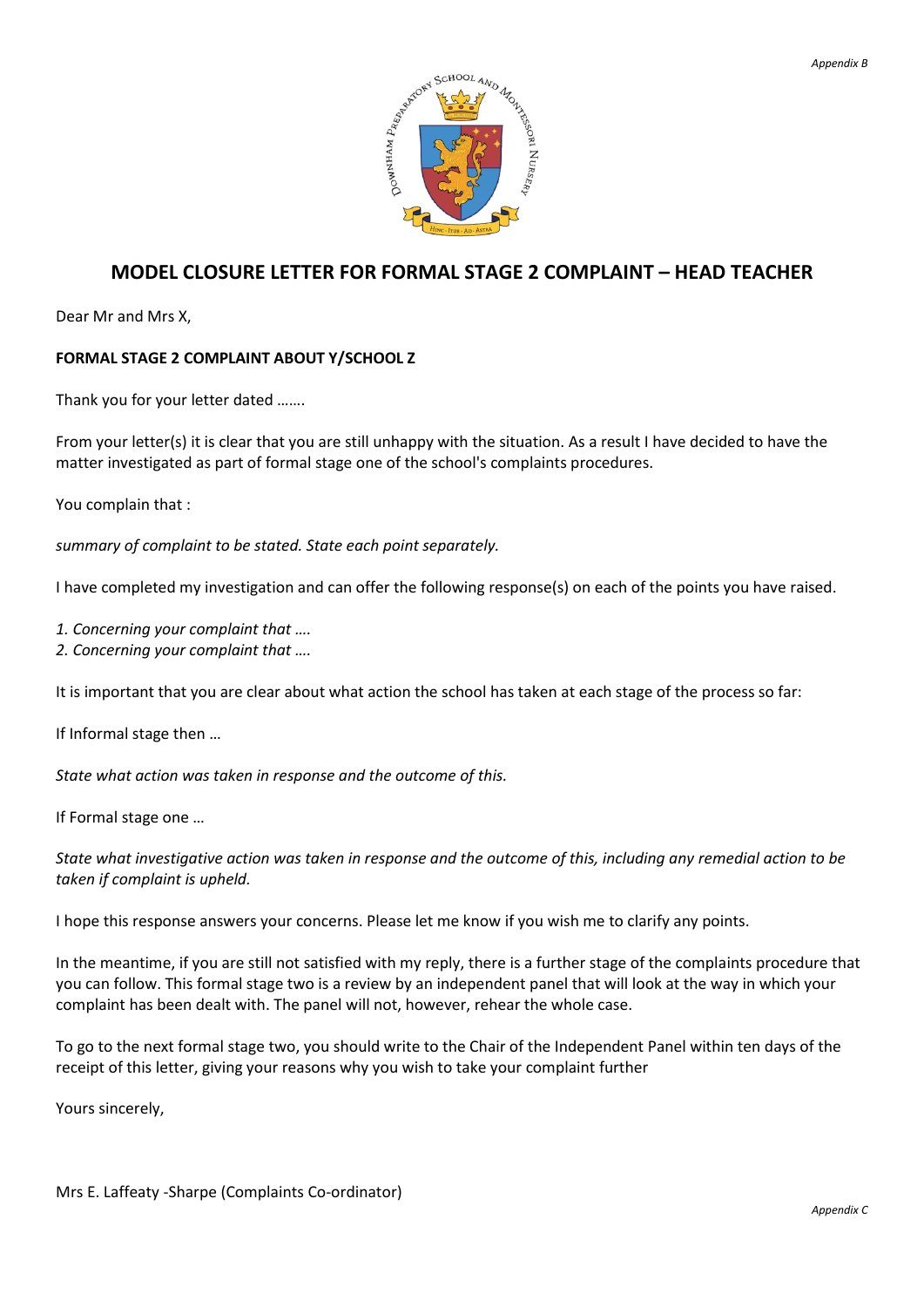

# **MODEL CLOSURE LETTER FOR FORMAL STAGE 3 COMPLAINT – INDEPENDENT PANEL**

Dear Mr and Mrs X,

## **FORMAL STAGE 3 COMPLAINT ABOUT Y/SCHOOL Z**

The panel met on … date … to hear your appeal regarding your complaint which can be summarised as follows:

**Brief description of complaint** *Brief Overview* **Legal or administrative background** *State any legal or administrative background to the case, including any legislation relevant to the investigation.* **The investigation** Set out the key facts about the complaint, the findings and conclusions from the formal stage one and two investigations, and any continuing concerns. **Conclusion** Set out the findings of the independent panel **Panel Decision** Outcome of the decision

Please let me know if you wish me to clarify any points for you.

In the meantime, if you remain dissatisfied with the way in which your complaint has been dealt with, you can contact the Secretary of State for Education through the DfE website [www.education.gov.uk](http://www.education.gov.uk/) or by writing to the following address:

The School Complaints Unit (SCU) Department of Education Piccadilly Gate Store Street Manchester M1 2WD

Yours sincerely,

**INDEPENDENT PANEL CONVENOR**